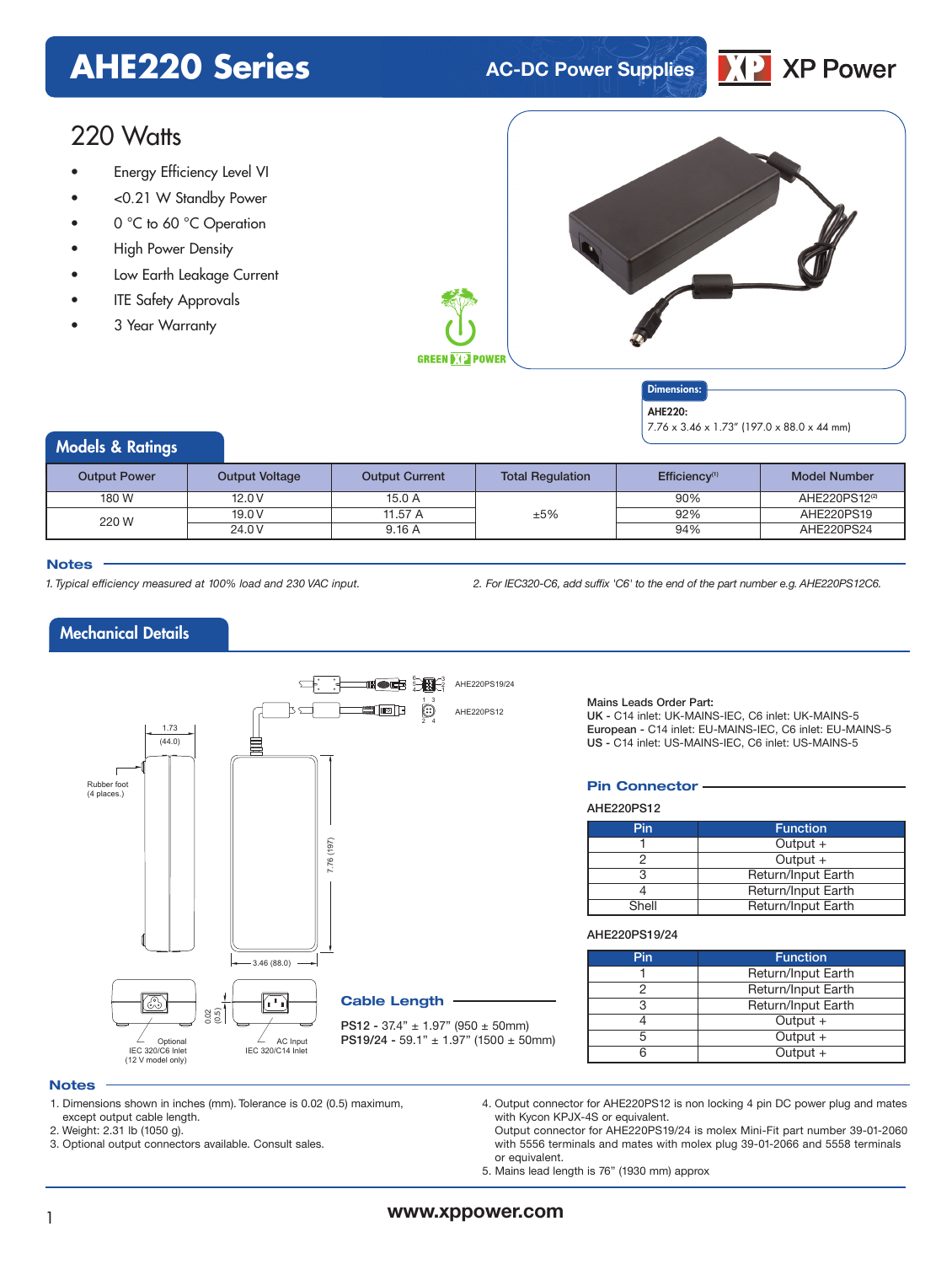# **AHE220 Series**



| <b>Input</b>          |                                      |           |                |              |                                               |
|-----------------------|--------------------------------------|-----------|----------------|--------------|-----------------------------------------------|
| Characteristic        | <b>Minimum</b>                       | Typical   | <b>Maximum</b> | <b>Units</b> | <b>Notes &amp; Conditions</b>                 |
| Input Voltage         | 90                                   |           | 264            | <b>VAC</b>   |                                               |
| Input Frequency       | 47                                   |           | 63             | Hz           |                                               |
| Input Current         |                                      | 2.34/0.98 |                | A            | Measured at 100/240 VAC                       |
| Inrush Current        |                                      |           | 80/160         | A            | 115/230 VAC, cold start at 25 °C              |
| Power Factor          | 0.9                                  |           |                |              | At 230 VAC and full load, EN61000-3-2 Class A |
| Earth Leakage Current |                                      | 220       | 250            | μA           | 264 VAC, 60 Hz                                |
| No Load Input Power   |                                      |           | 0.21           | W            |                                               |
| Input Protection      | T3.15A/250 VAC internal fuse in line |           |                |              |                                               |

#### **Output**

| Characteristic                  | Min.                                      | Typ. | Max. | <b>Units</b>  | <b>Notes &amp; Conditions</b>                                                                       |
|---------------------------------|-------------------------------------------|------|------|---------------|-----------------------------------------------------------------------------------------------------|
| Output Voltage                  | 12                                        |      | 24   | <b>VDC</b>    | See Models and Ratings table                                                                        |
| Initial Set Accuracy            |                                           |      | ±2   | $\frac{0}{0}$ | At 50% load                                                                                         |
| Minimum Load                    |                                           |      |      |               | No minimum load required                                                                            |
| <b>Start Up Delay</b>           |                                           |      | 3    | s             |                                                                                                     |
| Start Up Rise Time              |                                           |      | 40   | ms            |                                                                                                     |
| <b>Hold Up Time</b>             | 10                                        |      |      | ms            | Full load and 115 VAC                                                                               |
| Line Regulation                 |                                           |      | ±0.5 | $\frac{0}{0}$ |                                                                                                     |
| <b>Total Requlation</b>         |                                           |      | ±5   | %             |                                                                                                     |
| <b>Transient Response</b>       |                                           |      |      | $\frac{0}{0}$ | Maximum deviation, recovering to less than 1% within<br>500 µs for 25% step load                    |
| Ripple and Noise                |                                           |      |      | %/pk-pk       | Measured with 20 MHz Bandwidth and 10 µF electrolytic in<br>parallel with 0.1 µF ceramic capacitor. |
| Overshoot                       |                                           |      | 5    | $\frac{0}{0}$ | At turn on / turn off                                                                               |
| Overload Protection             | 115                                       |      | 175  | %             |                                                                                                     |
| Overvoltage Protection          | 112                                       |      | 160  | %             | Recycle mains to reset                                                                              |
| <b>Short Circuit Protection</b> | Trip and restart (hiccup), auto resetting |      |      |               |                                                                                                     |
| <b>Thermal Protection</b>       | Measured internally, recycle AC to reset  |      |      |               |                                                                                                     |
| <b>Temperature Coefficient</b>  |                                           | 0.04 |      | $%$ /°C       |                                                                                                     |

### **Environmental**

| Characteristic               | <b>Minimum</b>                                                      | <b>Typical</b> | Maximum | <b>Units</b>  | <b>Notes &amp; Conditions</b>                       |
|------------------------------|---------------------------------------------------------------------|----------------|---------|---------------|-----------------------------------------------------|
| <b>Operating Temperature</b> |                                                                     |                | $+60$   | $^{\circ}$ C. | Derate from 100% load at 40 °C to 50% load at 60 °C |
| Cooling                      | Natural convection                                                  |                |         |               |                                                     |
| <b>Operating Humidity</b>    |                                                                     |                | 90      | %RH           | Non-condensing                                      |
| Storage Temperature          | -10                                                                 |                | $+80$   | °∩            |                                                     |
| <b>Operating Altitude</b>    |                                                                     |                | 5000    | m             |                                                     |
| Shock                        | IEC68-2-27, 30 g, 11 ms half sine, 3 times in each of 6 axes        |                |         |               |                                                     |
| Vibration                    | IEC68-2-6, 10-500 Hz, 2 g 10 mins/sweep, 60 mins for each of 3 axes |                |         |               |                                                     |

#### **Derating Curve**

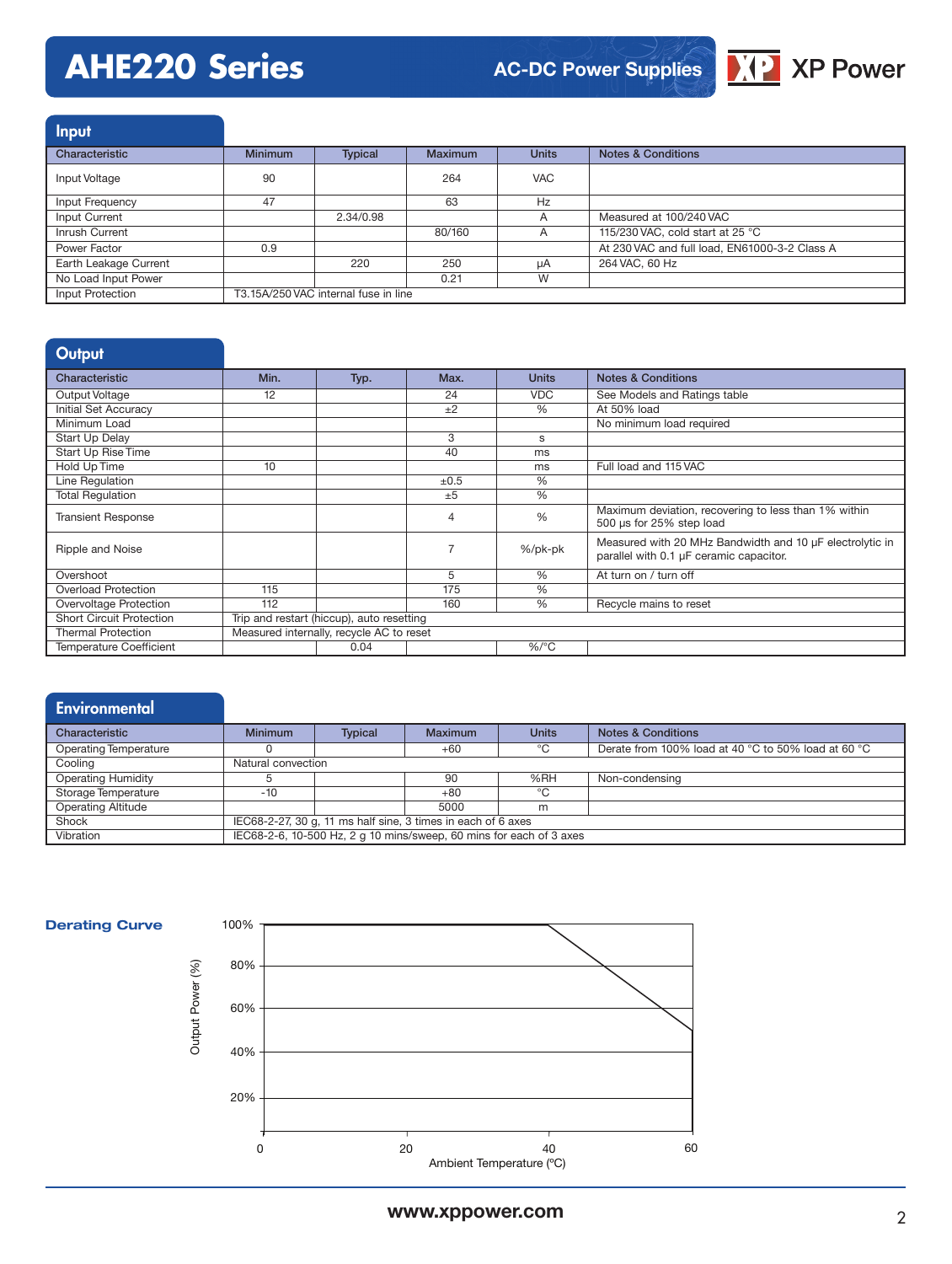# **AHE220 Series**



| <b>General</b>             |                |                |                |              |                                           |
|----------------------------|----------------|----------------|----------------|--------------|-------------------------------------------|
| Characteristic             | <b>Minimum</b> | <b>Typical</b> | <b>Maximum</b> | <b>Units</b> | Notes & Conditions                        |
| Efficiency                 |                | 91             |                | %            | See Models and Ratings table and curves.  |
| Isolation: Input to Output | 3000           |                |                | <b>VAC</b>   |                                           |
| Input to Ground            | 1500           |                |                | <b>VAC</b>   |                                           |
| Output to Ground           |                |                |                | <b>VAC</b>   | Output return is connected to input earth |
| <b>Switching Frequency</b> | 75             |                | 150            | kHz          |                                           |
| Power Density              |                | 4.55           |                | $W/in^3$     |                                           |
| Mean Time Between Failure  |                | >500           |                | kHrs         | SR332 at 25 °C GB                         |
| Weight                     |                | 2.31 (1050)    |                | lb(g)        |                                           |

#### **Efficiency Curves**



#### **AHE220PS24**



#### EMC: Emissions

| <b>Phenomenon</b>      | Standard    | <b>Test Level</b> | <b>Notes &amp; Conditions</b> |
|------------------------|-------------|-------------------|-------------------------------|
| Emissions              | EN55022     | Level B           | Conducted & Radiated          |
| Harmonic Current       | EN61000-3-2 | Class A           |                               |
| <b>Voltage Flicker</b> | EN61000-3-3 |                   |                               |

#### EMC: Immunity

| <b>Phenomenon</b>      | <b>Standard</b> | <b>Test Level</b>        | Criteria       | <b>Notes &amp; Conditions</b>    |
|------------------------|-----------------|--------------------------|----------------|----------------------------------|
| <b>ESD</b>             | EN61000-4-2     | ±15 kV Air, ±8kV contact | $\overline{A}$ |                                  |
| Radiated               | EN61000-4-3     | 3 V/m                    | $\overline{A}$ |                                  |
| EFT/Burst              | EN61000-4-4     |                          | A              |                                  |
| Surge                  | EN61000-4-5     | Installation Class 3     | A              |                                  |
| Conducted              | EN61000-4-6     | 3V                       | $\overline{A}$ |                                  |
| <b>Magnetic Fields</b> | EN61000-4-8     | $3$ A/m                  | A              |                                  |
|                        |                 | Dip: 30% 500 ms          | $\overline{A}$ |                                  |
|                        | EN61000-4-11    | Dip: 60% 200 ms          | A/B            | High Line with 65% load/Low Line |
| Dips and Interruptions |                 | Int: 100% 5000 ms        | B              |                                  |
|                        |                 | Int: 100% 10 ms          | A              |                                  |